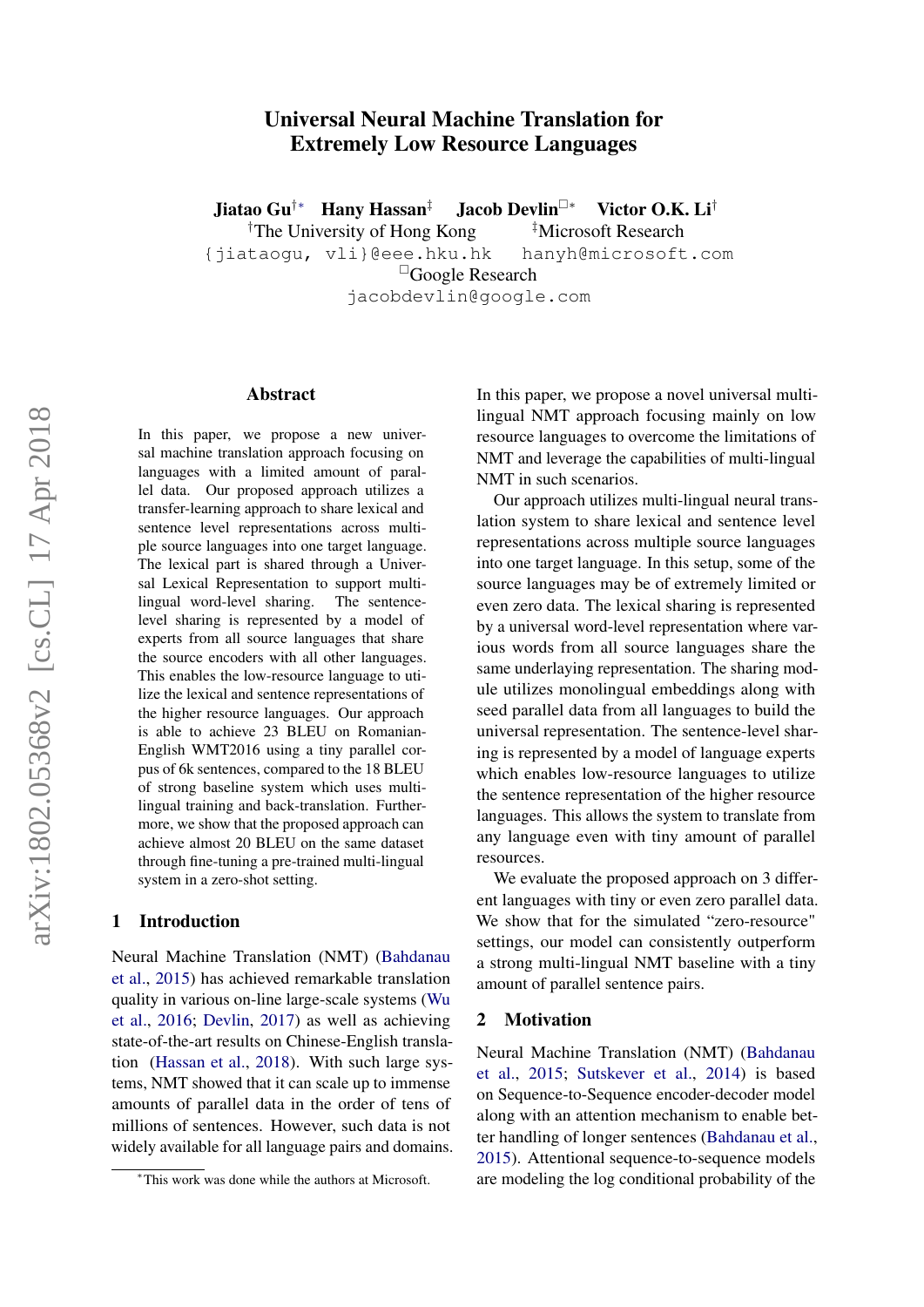

<span id="page-1-0"></span>Figure 1: BLEU scores reported on the test set for Ro-En. The amount of training data effects the translation performance dramatically using a single NMT model.

translation  $Y$  given an input sequence  $X$ . In general, the NMT system  $\theta$  consists of two components: an encoder  $\theta_e$  which transforms the input sequence into an array of continuous representations, and a decoder  $\theta_d$  that dynamically reads the encoder's output with an attention mechanism and predicts the distribution of each target word. Generally,  $\theta$  is trained to maximize the likelihood on a training set consisting of  $N$  parallel sentences:

$$
\mathcal{L}(\theta) = \frac{1}{N} \sum_{n=1}^{N} \log p \left( Y^{(n)} | X^{(n)}; \theta \right)
$$

$$
= \frac{1}{N} \sum_{n=1}^{N} \sum_{t=1}^{T} \log p \left( y_t^{(n)} | y_{1:t-1}^{(n)}, f_t^{\text{att}}(h_{1:T_s}^{(n)}) \right)
$$
(1)

where at each step,  $f_t^{\text{att}}$  builds the attention mechanism over the encoder's output  $h_{1:T_s}$ . More precisely, let the vocabulary size of source words as V

$$
h_{1:T_s} = f^{\text{ext}}\left[e_{x_1},...,e_{x_{T_s}}\right], e_x = E^I(x) \quad (2)
$$

where  $E^I \in \mathbb{R}^{V \times d}$  is a look-up table of source embeddings, assigning each individual word a unique embedding vector;  $f^{\text{ext}}$  is a sentencelevel feature extractor and is usually implemented by a multi-layer bidirectional RNN [\(Bahdanau](#page-9-0) [et al.,](#page-9-0) [2015;](#page-9-0) [Wu et al.,](#page-10-0) [2016\)](#page-10-0), recent efforts also achieved the state-of-the-art using non-recurrence f<sup>ext</sup>, e.g. ConvS2S [\(Gehring et al.,](#page-9-3) [2017\)](#page-9-3) and Transformer [\(Vaswani et al.,](#page-10-2) [2017\)](#page-10-2).

**Extremely Low-Resource NMT** Both  $\theta_e$  and  $\theta_d$ should be trained to converge using parallel training examples. However, the performance is highly correlated to the amount of training data. As shown in Figure. [1,](#page-1-0) the system cannot achieve reasonable translation quality when the number of the parallel examples is extremely small ( $N \approx 13k$  sentences, or not available at all  $N = 0$ ).

Multi-lingual NMT [Lee et al.](#page-9-4) [\(2017\)](#page-9-4) and [John](#page-9-5)[son et al.](#page-9-5) [\(2017\)](#page-9-5) have shown that NMT is quite efficient for multilingual machine translation. Assuming the translation from  $K$  source languages into one target language, a system is trained with maximum likelihood on the mixed parallel pairs  $\{X^{(n,k)}, Y^{(n,k)}\}_{k=1...K}^{n=1...N_k}$ , that is

$$
\mathcal{L}(\theta) = \frac{1}{N} \sum_{k=1}^{K} \sum_{n=1}^{N_k} \log p\left(Y^{(n,k)} | X^{(n,k)}; \theta\right)
$$
(3)

where  $N = \sum_{k=1}^{K} N_k$ . As the input layer, the system assumes a multilingual vocabulary which is usually the union of all source language vocabularies with a total size as  $V = \sum_{k=1}^{K} V_k$ . In practice, it is essential to shuffle the multilingual sentence pairs into mini-batches so that different languages can be trained equally. Multi-lingual NMT is quite appealing for low-resource languages; several papers highlighted the characteristic that make it a good fit for that such as [Lee et al.](#page-9-4) [\(2017\)](#page-9-4), [John](#page-9-5)[son et al.](#page-9-5) [\(2017\)](#page-9-5), [Zoph et al.](#page-10-3) [\(2016\)](#page-10-3) and [Firat et al.](#page-9-6) [\(2016\)](#page-9-6). Multi-lingual NMT utilizes the training examples of multiple languages to regularize the models avoiding over-fitting to the limited data of the smaller languages. Moreover, the model transfers the translation knowledge from high-resource languages to low-resource ones. Finlay, the decoder part of the model is sufficiently trained since it shares multilingual examples from all languages.

#### 2.1 Challenges

Despite the success of training multi-lingual NMT systems; there are a couple of challenges to leverage them for zero-resource languages:

Lexical-level Sharing Conventionally, a multilingual NMT model has a vocabulary that represents the union of the vocabularies of all source languages. Therefore, the multi-lingual words do not practically share the same embedding space since each word has its own representation. This does not pose a problem for languages with sufficiently large amount of data, yet it is a major limitation for extremely low resource languages since most of the vocabulary items will not have enough, if any, training examples to get a reliably trained models.

A possible solution is to share the surface form of all source languages through sharing sub-units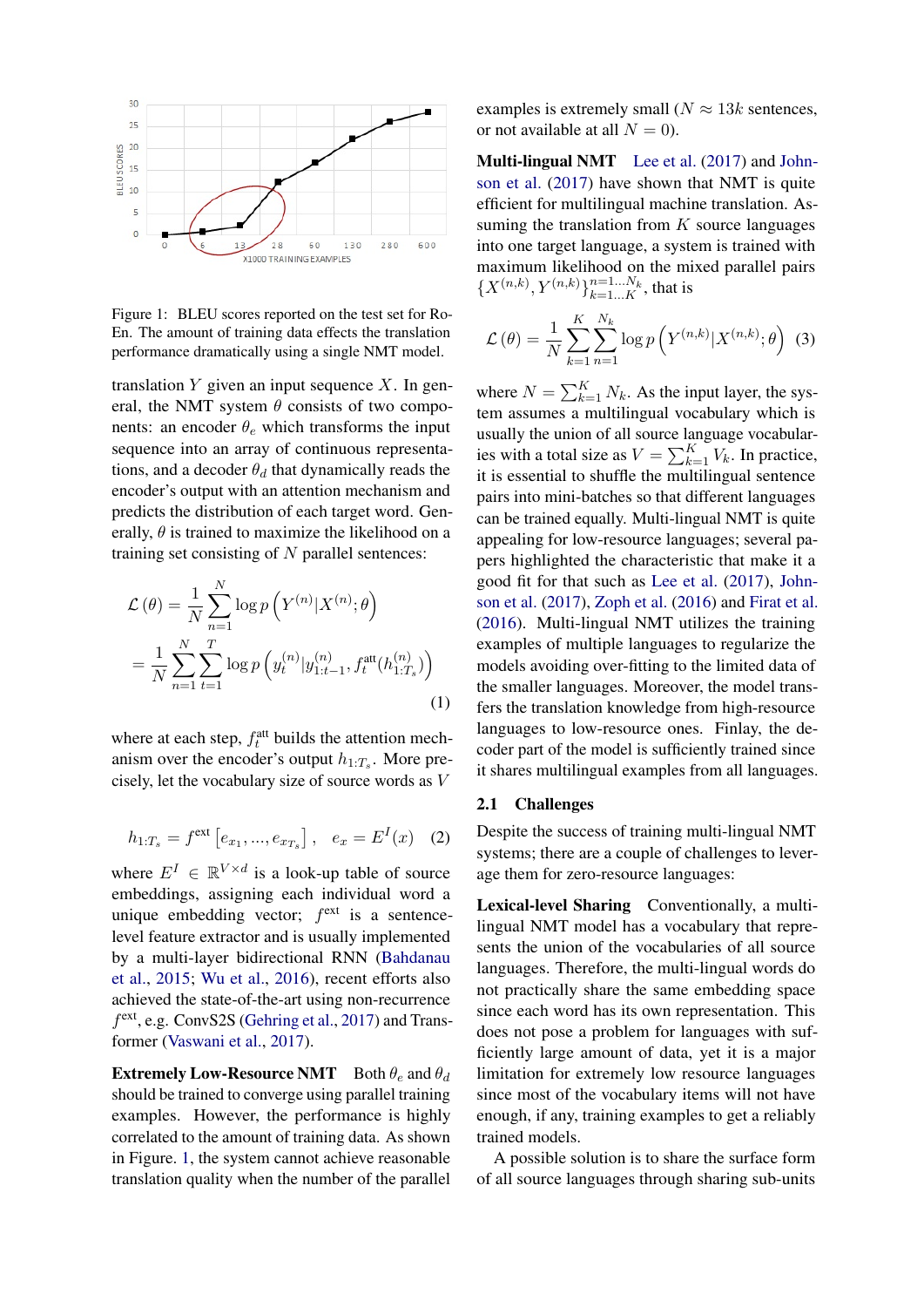such as subwords [\(Sennrich et al.,](#page-9-7) [2016b\)](#page-9-7) or characters [\(Kim et al.,](#page-9-8) [2016;](#page-9-8) [Luong and Manning,](#page-9-9) [2016;](#page-9-9) [Lee et al.,](#page-9-4) [2017\)](#page-9-4). However, for an arbitrary lowresource language we cannot assume significant overlap in the lexical surface forms compared to the high-resource languages. The low-resource language may not even share the same character set as any high-resource language. It is crucial to create a shared semantic representation across all languages that does not rely on surface form overlap.

Sentence-level Sharing It is also crucial for lowresource languages to share source sentence representation with other similar languages. For example, if a language shares syntactic order with another language it should be feasible for the lowresource language to share such representation with another high recourse language. It is also important to utilize monolingual data to learn such representation since the low or zero resource language may have monolingual resources only.

### 3 Universal Neural Machine Translation

We propose a Universal NMT system that is focused on the scenario where minimal parallel sentences are available. As shown in Fig. [2,](#page-3-0) we introduce two components to extend the conventional multi-lingual NMT system [\(Johnson et al.,](#page-9-5) [2017\)](#page-9-5): Universal Lexical Representation (ULR) and Mixture of Language Experts (MoLE) to enable both word-level and sentence-level sharing, respectively.

#### 3.1 Universal Lexical Representation (ULR)

As we highlighted above, it is not straightforward to have a universal representation for all languages. One potential approach is to use a shared source vocabulary, but this is not adequate since it assumes significant surface-form overlap in order being able to generalize between high-resource and low-resource languages. Alternatively, we could train monolingual embeddings in a shared space and use these as the input to our MT system. However, since these embeddings are trained on a monolingual objective, they will not be optimal for an NMT objective. If we simply allow them to change during NMT training, then this will not generalize to the low-resource language where many of the words are unseen in the parallel data. Therefore, our goal is to create a shared embedding space which (a) is trained towards NMT rather than a monolingual objective, (b) is not based on lexical

surface forms, and (c) will generalize from the highresource languages to the low-resource language.

We propose a novel representation for multilingual embedding where each word from any language is represented as a probabilistic mixture of universal-space word embeddings. In this way, semantically similar words from different languages will naturally have similar representations. Our method achieves this utilizing a discrete (but probabilistic) "universal token space", and then learning the embedding matrix for these universal tokens directly in our NMT training.

Lexicon Mapping to the Universal Token Space We first define a discrete universal token set of size M into which all source languages will be projected. In principle, this could correspond to any human or symbolic language, but all experiments here use English as the basis for the universal token space. As shown in Figure [2,](#page-3-0) we have multiple embedding representations.  $E^{Q}$  is language-specific embedding trained on monolingual data and  $E^K$  is universal tokens embedding. The matrices  $E^K$  and  $E^{Q}$  are created beforehand and are not trainable during NMT training.  $E^U$  is the embedding matrix for these universal tokens which is learned during our NMT training. It is worth noting that shaded parts in Figur[e2](#page-3-0) are trainable during NMT training process.

<span id="page-2-1"></span>Therefore, each source word  $e<sub>x</sub>$  is represented as a mixture of universal tokens M of  $E^U$ .

$$
e_x = \sum_{i=1}^{M} E^U(u_i) \cdot q(u_i|x)
$$
 (4)

where  $E^U$  is an NMT embedding matrix, which is learned during NMT training.

The mapping  $q$  projects the multilingual words into the universal space based on their semantic similarity. That is,  $q(u|x)$  is a distribution based on the distance  $D_s(u, x)$  between u and x as:

<span id="page-2-2"></span><span id="page-2-0"></span>
$$
q(u_i|x) = \frac{e^{D(u_i, x)/\tau}}{\sum_{u_j} e^{D(u_j, x)/\tau}}
$$
 (5)

where  $\tau$  is a temperature and  $D(u_i, x)$  is a scalar score which represents the similarity between source word  $x$  and universal token  $u_i$ :

$$
D(u, x) = E^{K}(u) \cdot A \cdot E^{Q}(x)^{T}
$$
 (6)

where  $E^K(u)$  is the "key" embedding of word u,  $E^{Q}(x)$  is the "query" embedding of source word x.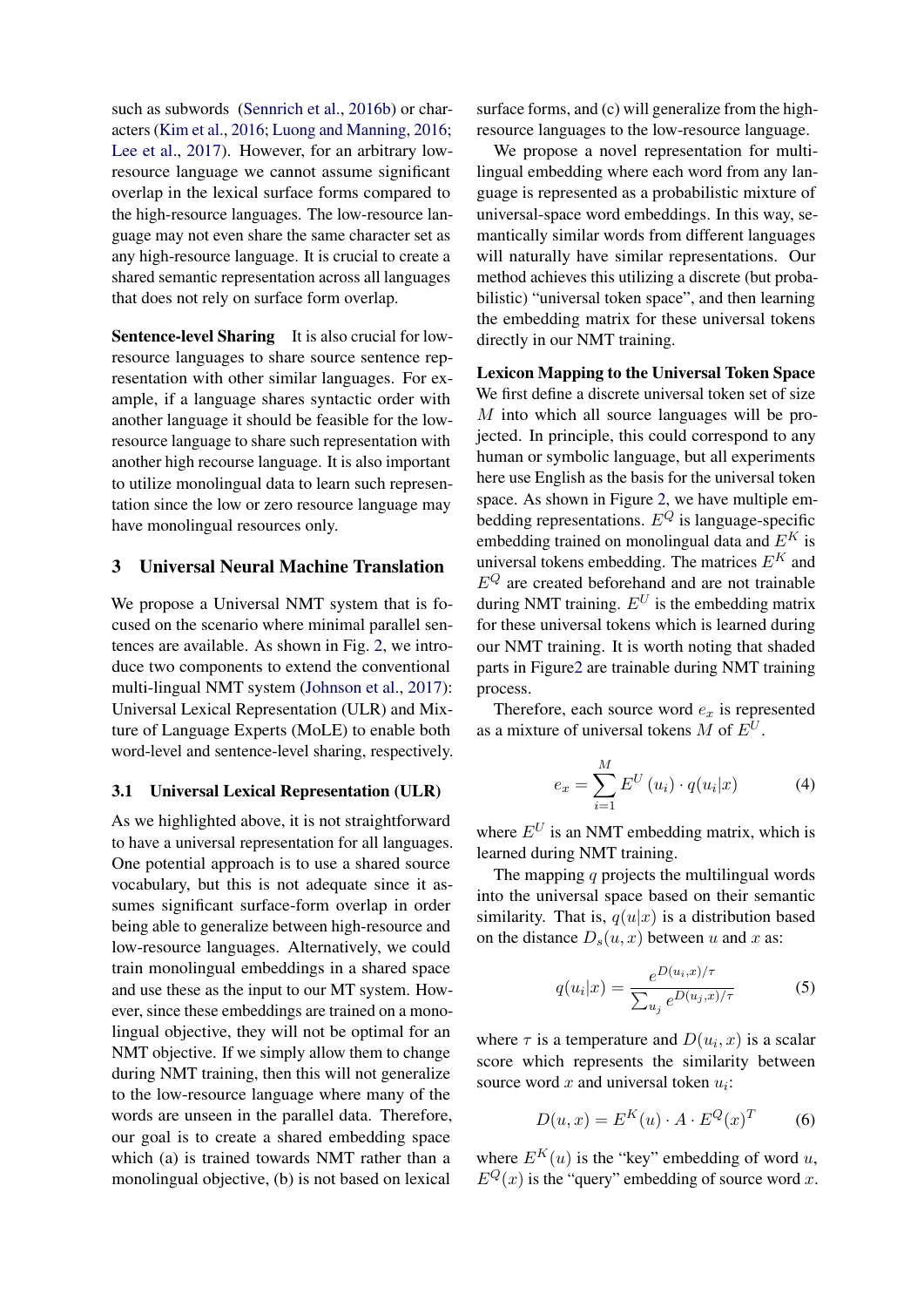

Figure 2: An illustration of the proposed architecture of the ULR and MoLE. Shaded parts are trained within NMT model while unshaded parts are not changed during training.

The transformation matrix  $A$ , which is initialized to the identity matrix, is learned during NMT training and shared across all languages.

This is a key-value representation, where the queries are the monolingual language-specific embedding, the keys are the universal tokens embeddings and the values are a probabilistic distribution over the universal NMT embeddings. This can represent unlimited multi-lingual vocabulary that has never been observed in the parallel training data. It is worth noting that the trainable transformation matrix A is added to the query matching mechanism with the main purpose to tune the similarity scores towards the translation task. A is shared across all languages and optimized discriminatively during NMT training such that the system can fine-tune the similarity score  $q()$  to be optimal for NMT.

Shared Monolingual Embeddings In general, we create one  $E^{Q}$  matrix per source language, as well as a single  $E^{K}$  matrix in our universal token language. For Equation [6](#page-2-0) to make sense and generalize across language pairs, all of these embedding matrices must live in a similar semantic space. To do this, we first train off-the-shelf monolingual word embeddings in each language, and then learn one projection matrix per source language which maps the original monolingual embeddings into  $E^{K}$  space. Typically, we need a list of *source word - universal token pairs (seeds*  $S_k$ ) to train the projection matrix for language  $k$ . Since vectors are normalized, learning the optimal projection is equivalent to finding an orthogonal transformation  $O_k$  that makes the projected word vectors as close as to its corresponded universal tokens:

<span id="page-3-0"></span>
$$
\max_{O_k} \sum_{\substack{(\tilde{x}, \tilde{y}) \in S_k \\ \text{s.t. } O_k^T O_k = I, \quad k = 1, \dots, K}} (E^{Q_k}(\tilde{x}) \cdot O_k) \cdot E^K(\tilde{y})^T
$$
\n(7)

which can be solved by SVD decomposition based on the seeds [\(Smith et al.,](#page-9-10) [2017\)](#page-9-10). In this paper, we chose to use a short list of seeds from automatic word-alignment of parallel sentences to learn the projection. However, recent efforts [\(Artetxe et al.,](#page-9-11) [2017;](#page-9-11) [Conneau et al.,](#page-9-12) [2018\)](#page-9-12) also showed that it is possible to learn the transformation without any seeds, which makes it feasible for our proposed method to be utilized in purely zero parallel resource cases.

It is worth noting that  $O_k$  is a language-specific matrix which maps the monolingual embeddings of each source language into a similar semantic space as the universal token language.

Interpolated Embeddings Certain lexical categories (e.g. function words) are poorly captured by Equation [4.](#page-2-1) Luckily, function words often have very high frequency, and can be estimated robustly from even a tiny amount of data. This motivates an interpolated  $e_x$  where embeddings for very frequent words are optimized directly and not through the universal tokens:

$$
\alpha(x)E^{I}(x) + \beta(x)\sum_{i=1}^{M} E^{U}(u_{i}) \cdot q(u_{i}|x)
$$
 (8)

Where  $E^{I}(x)$  is a language-specific embedding of word  $x$  which is optimized during NMT training. In general, we set  $\alpha(x)$  to 1.0 for the top k most frequent words in each language, and 0.0 otherwise,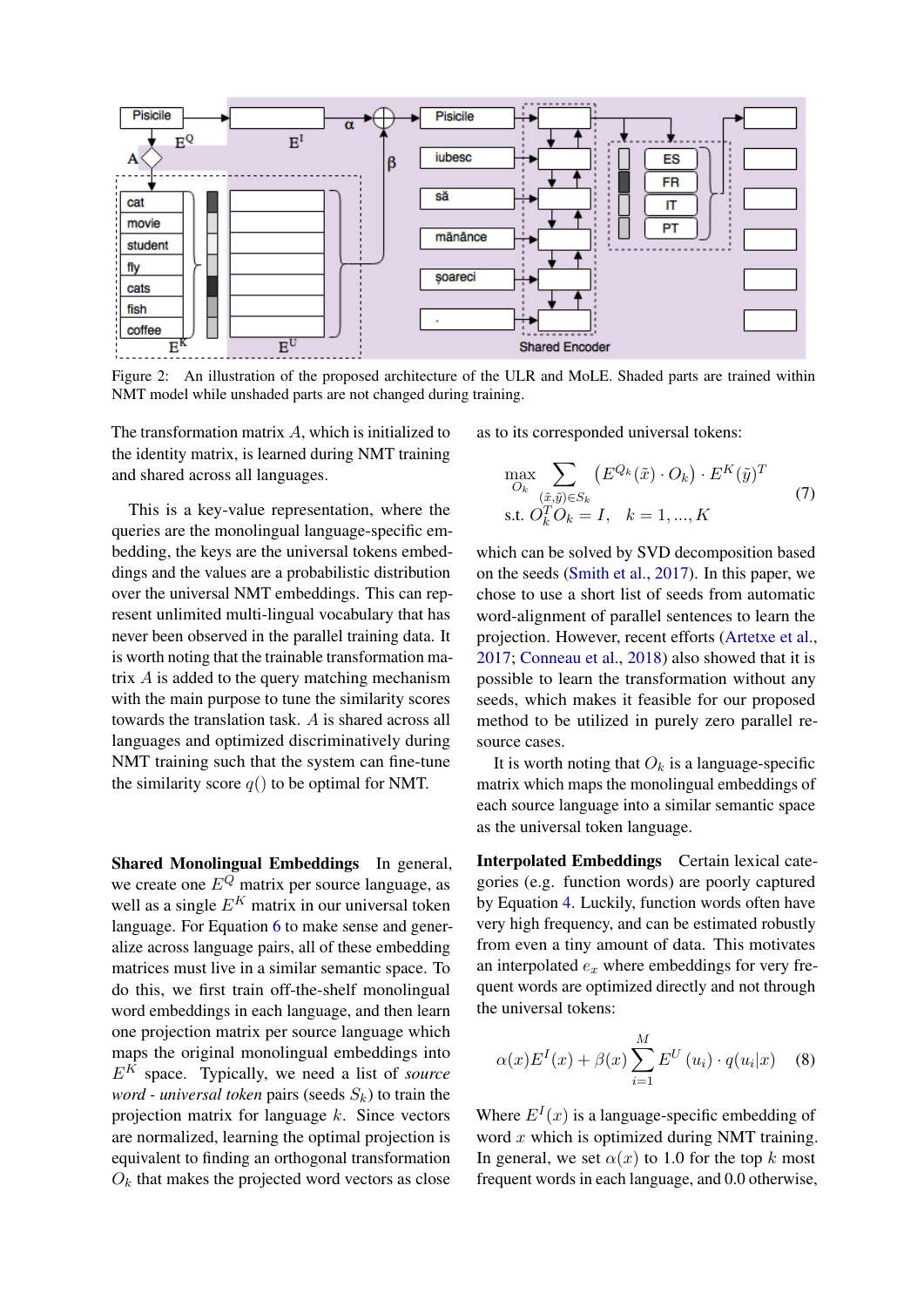where  $k$  is set to 500 in this work. It is worth noting that we do not use an absolute frequency cutoff because this would cause a mismatch between highresource and low-resource languages, which we want to avoid. We keep  $\beta(x)$  fixed to 1.0.

An Example To give a concrete example, imagine that our target language is English (En), our high-resource auxiliary source languages are Spanish (Es) and French (Fr), and our low-resource source language is Romanian (Ro). En is also used for the universal token set. We assume to have  $10M+$  parallel Es-En and Fr-En, and a few thousand in Ro-En. We also have millions of monolingual sentences in each language.

We first train word2vec embeddings on monolingual corpora from each of the four languages. We next align the Es-En, Fr-En, and Ro-En parallel corpora and extract a seed dictionary of a few hundred words per language, e.g., gato  $\rightarrow$  cat, chien  $\rightarrow$  dog. We then learn three matrices  $O_1$ ,  $O_2$ ,  $O_3$  to project the Es, Fr and Ro embeddings  $(E^{Q_1}, E^{Q_2}, E^{Q_3})$ , into En  $(E^K)$  based on these seed dictionaries. At this point, Equation [5](#page-2-2) should produce *reasonable* alignments between the source languages and En, e.g.,  $q(\text{horse}|\text{magar}) =$ 0.5,  $q$ (donkey|magar) = 0.3,  $q$ (cow|magar) = 0.2, where magar is the Ro word for donkey.

### 3.2 Mixture of Language Experts (MoLE)

As we paved the road for having a universal embedding representation; it is crucial to have a languagesensitive module for the encoder that would help in modeling various language structures which may vary between different languages. We propose a Mixture of Language Experts (MoLE) to model the sentence-level universal encoder. As shown in Fig. [2,](#page-3-0) an additional module of mixture of experts is used after the last layer of the encoder. Similar to [\(Shazeer et al.,](#page-9-13) [2017\)](#page-9-13), we have a set of expert networks and a gating network to control the weight of each expert. More precisely, we have a set of expert networks as  $f_1(h), ..., f_K(h)$  where for each expert, a two-layer feed-forward network which reads the output hidden states  $h$  of the encoder is utilized. The output of the MoLE module  $h'$  will be a weighted sum of these experts to replace the encoder's representation:

$$
h' = \sum_{k=1}^{K} f_k(h) \cdot \text{softmax}(g(h))_k, \qquad (9)
$$

where an one-layer feed-forward network  $q(h)$  is used as a gate to compute scores for all the experts.

In our case, we create one expert per auxiliary language. In other words, we train to only use expert  $f_i$  when training on a parallel sentence from auxiliary language *i*. Assume the language  $1...K -$ 1 are the auxiliary languages. That is, we have a multi-task objective as:

$$
\mathcal{L}^{\text{gate}} = \sum_{k=1}^{K-1} \sum_{n=1}^{N_k} \log\left[\text{softmax}\left(g(h)\right)_k\right] \tag{10}
$$

We do not update the MoLE module for training on a sentence from the low-resource language. Intuitively, this allows us to represent each token in the low-resource language as a context-dependent mixture of the auxiliary language experts.

### 4 Experiments

We extensively study the effectiveness of the proposed methods by evaluating on three "almost-zeroresource" language pairs with variant auxiliary languages. The vanilla single-source NMT and the multi-lingual NMT models are used as baselines.

### 4.1 Settings

Dataset We empirically evaluate the proposed Universal NMT system on 3 languages – Romanian (Ro) / Latvian (Lv) / Korean (Ko) – translating to English (En) in near zero-resource settings. To achieve this, single or multiple auxiliary languages from Czech (Cs), German (De), Greek (El), Spanish (Es), Finnish (Fi), French (Fr), Italian (It), Portuguese (Pt) and Russian (Ru) are jointly trained. The detailed statistics and sources of the available parallel resource can be found in Table [1,](#page-5-0) where we further down-sample the corpora for the targeted languages to simulate zero-resource.

It also requires additional large amount of monolingual data to obtain the word embeddings for each language, where we use the latest Wikipedia dumps <sup>[5](#page-4-0)</sup> for all the languages. Typically, the monolingual corpora are much larger than the parallel corpora. For validation and testing, the standard validation and testing sets are utilized for each targeted language.

<span id="page-4-1"></span><sup>1</sup> http://www.statmt.org/wmt16/translation-task.html 2 https://sites.google.com/site/koreanparalleldata/ 3 http://www.statmt.org/europarl/

<span id="page-4-0"></span><sup>4</sup> http://opus.lingfil.uu.se/MultiUN.php (subset) 5 https://dumps.wikimedia.org/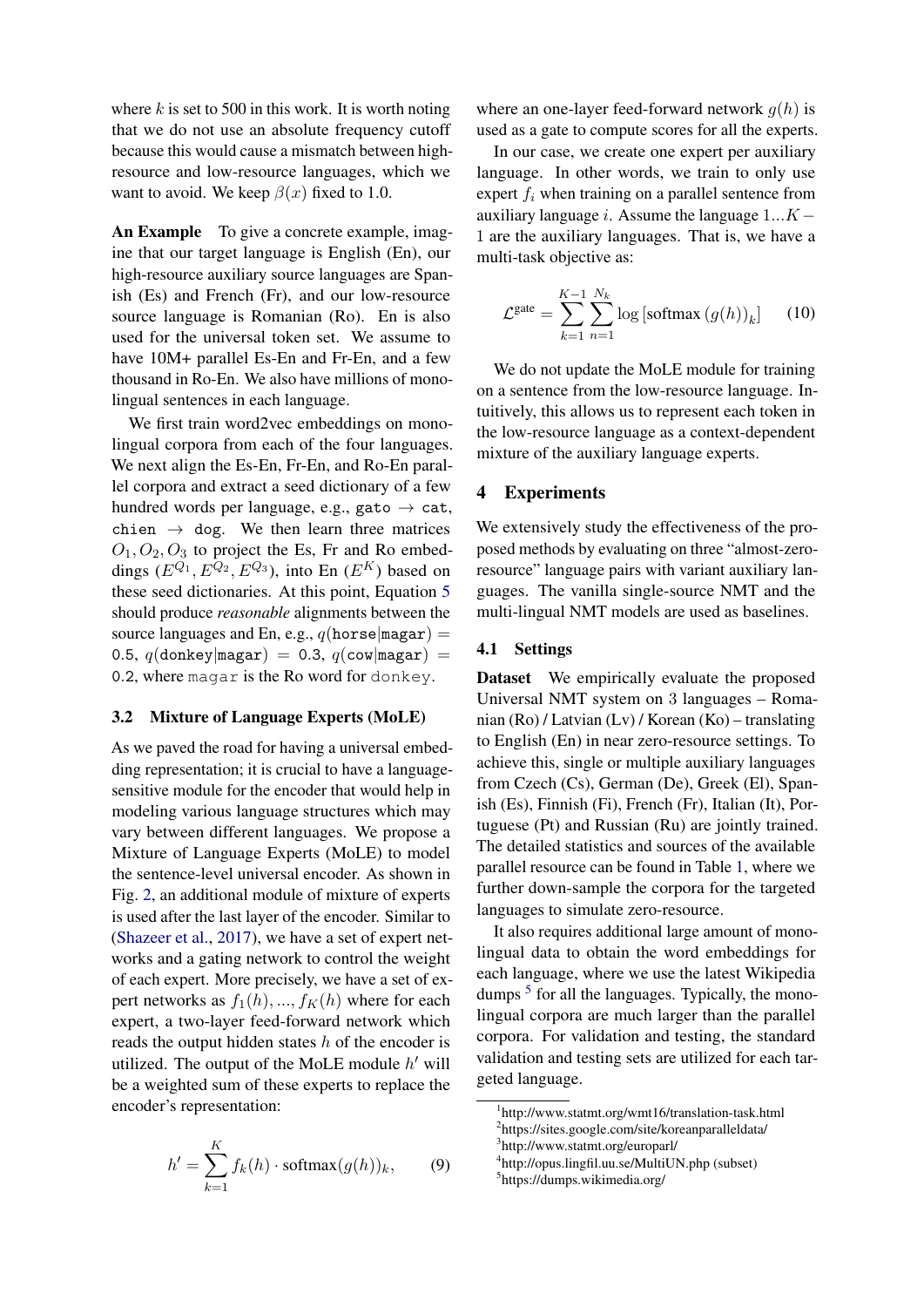|         | Zero-Resource Translation |                  |      | <b>Auxiliary High-Resource Translation</b> |      |      |      |                  |                   |      |      |      |
|---------|---------------------------|------------------|------|--------------------------------------------|------|------|------|------------------|-------------------|------|------|------|
| source  | Ro                        | Ko               | LV.  | US                                         | De   | El   | ЕS   | Fi               |                   |      | Pt   | Ru   |
| corpora | WMT16                     | KPD <sup>2</sup> |      | Europarl v <sup>83</sup>                   |      |      |      |                  | $\text{UN}~^4$    |      |      |      |
| size    | 612k                      | 97k              | 638k | 645k                                       | .91m | .23m | .96m | .92 <sub>m</sub> | 0.00m             | .90m | .96m | 1.7m |
| subset  | 0/6k/60k                  | 10k              | 6k   |                                            |      |      |      |                  | 2.00 <sub>m</sub> |      |      |      |

Table 1: Statistics of the available parallel resource in our experiments. All the languages are translated to English.

Preprocessing All the data (parallel and monolingual) have been tokenized and segmented into subword symbols using byte-pair encoding (BPE) [\(Sennrich et al.,](#page-9-7) [2016b\)](#page-9-7). We use sentences of length up to 50 subword symbols for all languages. For each language, a maximum number of 40, 000 BPE operations are learned and applied to restrict the size of the vocabulary. We concatenate the vocabularies of all source languages in the multilingual setting where special a "language marker " have been appended to each word so that there will be no embedding sharing on the surface form. Thus, we avoid sharing the representation of words that have similar surface forms though with different meaning in various languages.

Architecture We implement an attention-based neural machine translation model which consists of a one-layer bidirectional RNN encoder and a two-layer attention-based RNN decoder. All RNNs have 512 LSTM units [\(Hochreiter and Schmidhu](#page-9-14)[ber,](#page-9-14) [1997\)](#page-9-14). Both the dimensions of the source and target embedding vectors are set to 512. The dimensionality of universal embeddings is also the same. For a fair comparison, the same architecture is also utilized for training both the vanilla and multilingual NMT systems. For multilingual experiments,  $1 \sim 5$  auxiliary languages are used. When training with the universal tokens, the temperature  $\tau$  (in Eq. [6\)](#page-2-0) is fixed to 0.05 for all the experiments.

Learning All the models are trained to maximize the log-likelihood using Adam [\(Kingma and Ba,](#page-9-15) [2014\)](#page-9-15) optimizer for 1 million steps on the mixed dataset with a batch size of 128. The dropout rates for both the encoder and the decoder is set to 0.4. We have open-sourced an implementation of the proposed model. [6](#page-5-1)

# 4.2 Back-Translation

We utilize back-translation (BT) [\(Sennrich et al.,](#page-9-16) [2016a\)](#page-9-16) to encourage the model to use more information of the zero-resource languages. More concretely, we build the synthetic parallel corpus

<span id="page-5-0"></span>by translating on monolingual data<sup>[7](#page-5-2)</sup> with a trained translation system and use it to train a backward direction translation model. Once trained, the same operation can be used on the forward direction. Generally, BT is difficult to apply for zero resource setting since it requires a reasonably good translation system to generate good quality synthetic parallel data. Such a system may not be feasible with tiny or zero parallel data. However, it is possible to start with a trained multi-NMT model.

# 4.3 Preliminary Experiments

Training Monolingual Embeddings We train the monolingual embeddings using fastText<sup>[8](#page-5-3)</sup> [\(Bojanowski et al.,](#page-9-17) [2017\)](#page-9-17) over the Wikipedia corpora of all the languages. The vectors are set to 300 dimensions, trained using the default setting of skip-gram . All the vectors are normalized to norm 1.

**Pre-projection** In this paper, the pre-projection requires initial word alignments (seeds) between words of each source language and the universal tokens. More precisely, for the experiments of Ro/Ko/Lv-En, we use the target language (En) as the universal tokens;  $fast\_align^9$  $fast\_align^9$  is used to automatically collect the aligned words between the source languages and English.

# 5 Results

We show our main results of multiple source languages to English with different auxiliary languages in Table [2.](#page-6-0) To have a fair comparison, we use only 6k sentences corpus for both Ro and Lv with all the settings and 10k for Ko. It is obvious that applying both the universal tokens and mixture of experts modules improve the overall translation quality for all the language pairs and the improvements are additive.

To examine the influence of auxiliary languages, we tested four sets of different combinations of auxiliary languages for Ro-En and two sets for Lv-En.

<span id="page-5-1"></span><sup>6</sup> https://github.com/MultiPath/NA-NMT/tree/universal\_translation

<span id="page-5-2"></span><sup>&</sup>lt;sup>7</sup>We used News Crawl provided by WMT16 for Ro-En.

<span id="page-5-3"></span><sup>8</sup> https://github.com/facebookresearch/fastText

<span id="page-5-4"></span><sup>9</sup> https://github.com/clab/fast\_align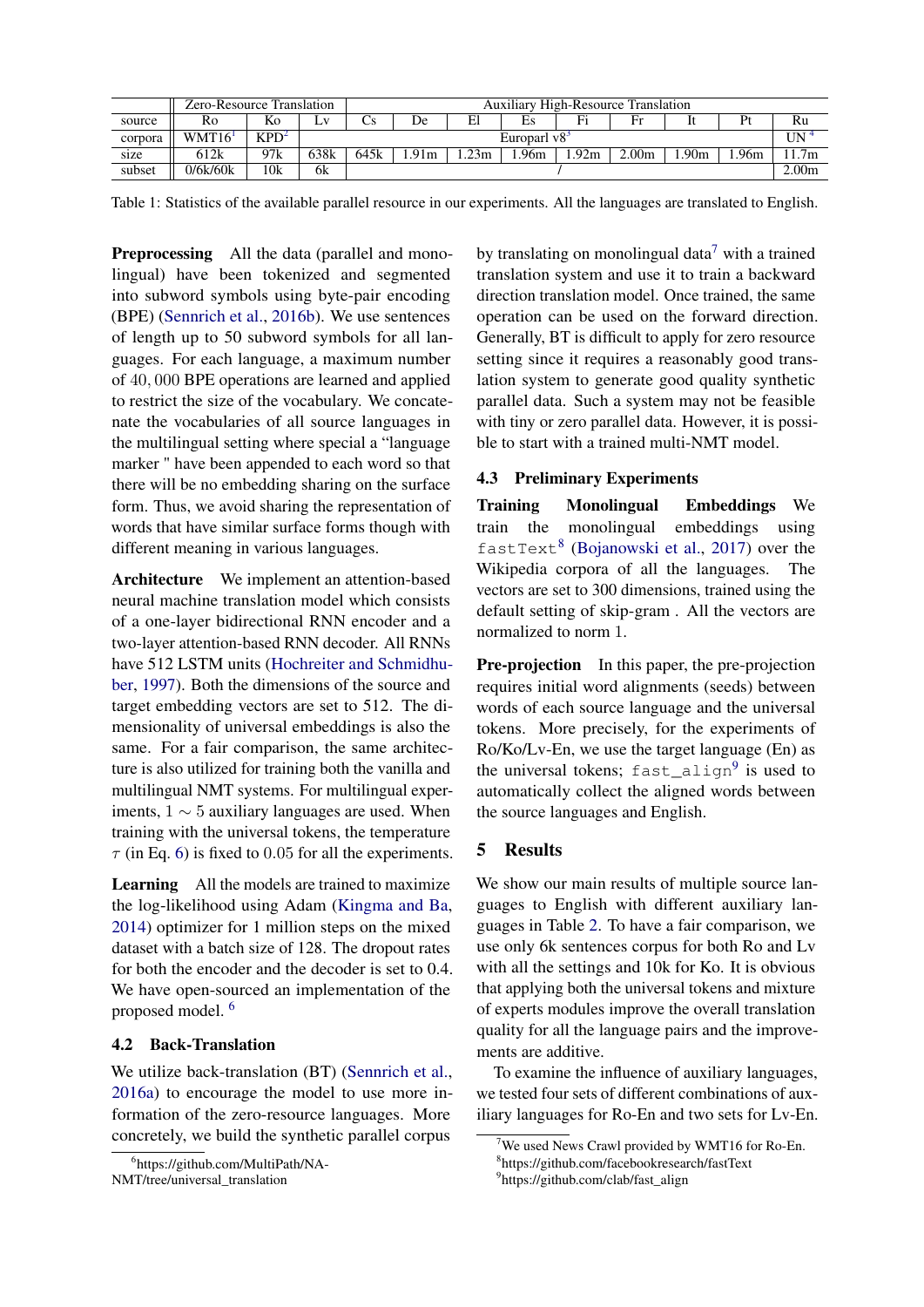

Figure 3: BLEU score vs corpus size

| <b>Src</b> | Aux            | Multi | $+ULR$ | $+$ MoLE |
|------------|----------------|-------|--------|----------|
| Ro         | Cs De El Fi    |       | 18.02  | 18.37    |
|            | Cs De El Fr    |       | 19.48  | 19.52    |
|            | De El Fi It    |       | 19.11  | 19.33    |
|            | Es Fr It Pt    | 14.83 | 20.01  | 20.51    |
| Lv         | Es Fr It Pt    | 7.68  | 10.86  | 11.02    |
|            | Es Fr It Pt Ru | 7.88  | 12.40  | 13.16    |
| Kο         | Es Fr It Pt    | 2.45  | 5.49   | 6.14     |

<span id="page-6-0"></span>Table 2: Scores over variant source languages (6k sentences for Ro & Lv, and 10k for Ko). "Multi" means the Multi-lingual NMT baseline.

It shows that Ro performs best when the auxiliary languages are all selected in the same family (Ro, Es, Fr, It and Pt are all from the Romance family of European languages) which makes sense as more knowledge can be shared across the same family. Similarly, for the experiment of Lv-En, improvements are also observed when adding Ru as additional auxiliary language as Lv and Ru share many similarities because of the geo-graphical influence even though they don't share the same alphabet.

We also tested a set of Ko-En experiments to examine the generalization capability of our approach on non-European languages while using languages of Romance family as auxiliary languages. Although the BLEU score is relatively low, the proposed methods can consistently help translating less-related low-resource languages. It is more reasonable to have similar languages as auxiliary languages.

### 5.1 Ablation Study

We perform thorough experiments to examine effectiveness of the proposed method; we do ablation study on Ro-En where all the models are trained



<span id="page-6-3"></span><span id="page-6-2"></span>Figure 4: BLEU score vs unknown tokens

<span id="page-6-1"></span>

| Models                        | <b>BLEU</b> |
|-------------------------------|-------------|
| Vanilla                       | 1.21        |
| Multi-NMT                     | 14.94       |
| Closest Uni-Token Only        | 5.83        |
| Multi-NMT + ULR + $(A=I)$     | 18.61       |
| Multi-NMT $+$ ULR             | 20.01       |
| $Multi-NMT + BT$              | 17.91       |
| Multi-NMT + ULR + $BT$        | 22.35       |
| Multi-NMT + $ULR + MOLE$      | 20.51       |
| Multi-NMT + ULR + MoLE + $BT$ | 22.92       |
| Full data (612k) NMT          | 28.34       |

Table 3: BLEU scores evaluated on test set (6k), compared with ULR and MoLE. "vanilla" is the standard NMT system trained only on Ro-En training set

based on the same Ro-En corpus with 6k sentences.

As shown in Table [3,](#page-6-1) it is obvious that 6k sentences of parallel corpora completely fails to train a vanilla NMT model. Using Multi-NMT with the assistance of 7.8M auxiliary language sentence pairs, Ro-En translation performance gets a substantial improvement which, however, is still limited to be usable. By contrast, the proposed ULR boosts the Multi-NMT significantly with +5.07 BLEU, which is further boosted to +7.98 BLEU when incorporating sentence-level information using both MoLE and BT. Furthermore, it is also shown that ULR works better when a trainable transformation matrix  $\vec{A}$  is used (4th vs 5th row in the table). Note that, although still  $5 \sim 6$  BLEU scores lower than the full data ( $\times$ 100 large) model.

We also measure the translation quality of simply training the vanilla system while replacing each token of the Ro sentence with its closet universal token in the projected embedding space, considering we are using the target languages (En) as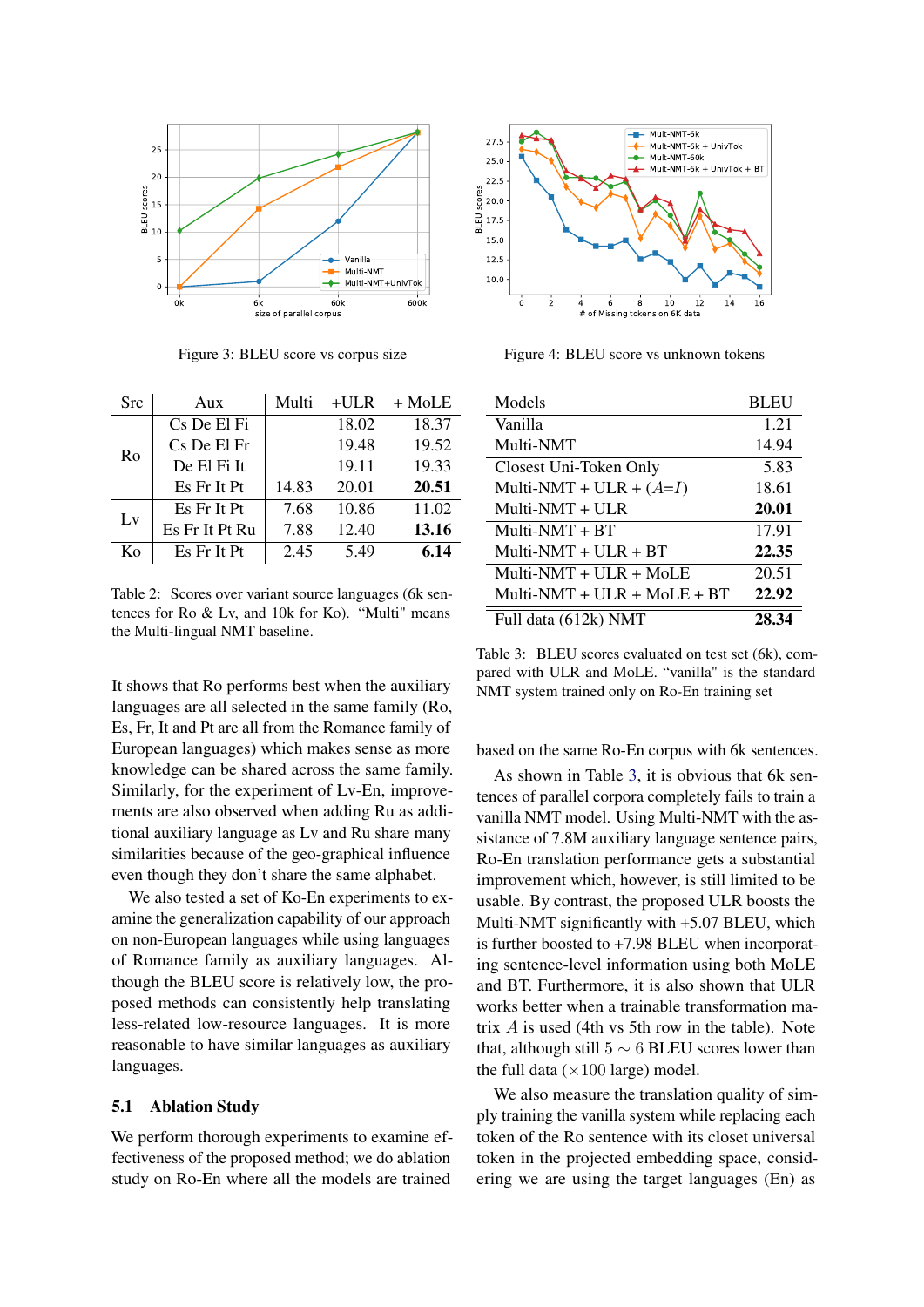the universal tokens. Although the performance is much worse than the baseline Multi-NMT, it still outperforms the vanilla model which implies the effectiveness of the embedding alignments.

Monolingual Data In Table. [3,](#page-6-1) we also showed the performance when incorporating the monolingual Ro corpora to help the UniNMT training in both cases with and without ULR. The backtranslation improves in both cases, while the ULR still obtains the best score which indicates that the gains achieved are additive.

Corpus Size As shown in Fig. [3,](#page-6-2) we also evaluated our methods with varied sizes  $-0k^{10}$  $-0k^{10}$  $-0k^{10}$ , 6k, 60k and 600k – of the Ro-En corpus. The vanilla NMT and the multi-lingual NMT are used as baselines. It is clear in all cases that the performance gets better when the training corpus is larger. However, the multilingual with ULR works much better with a small amount of training examples. Note that, the usage of ULR universal tokens also enables us to directly work on a "pure zero" resource translation with a shared multilingual NMT model.

Unknown Tokens One explanation on how ULR help the translation for almost zero resource languages is it greatly cancel out the effects of missing tokens that would cause out-of-vocabularies during testing. As in Fig. [4,](#page-6-3) the translation performance heavily drops when it has more "unknown" which cannot be found in the given 6k training set, especially for the typical multilingual NMT. Instead, these "unknown" tokens will naturally have their embeddings based on ULR projected universal tokens even if we never saw them in the training set. When we apply back-translation over the monolingual data, the performance further improves which can almost catch up with the model trained with 60k data.

### 5.2 Qualitative Analysis

Examples Figure [5](#page-8-0) shows some cherry-picked examples for Ro-En. Example (a) shows how the lexical selection get enriched when introducing ULR (Lex-6K) as well as when adding Back Translation (Lex-6K-BT). Example (b) shows the effect of using romance vs non-romance languages as the supporting languages for Ro. Example (c) shows the importance of having a trainable  $A$  as have been discussed; without trainable A the model confuses "india" and "china" as they may have close representation in the mono-lingual embeddings.

Visualization of MoLE Figure [6](#page-8-1) shows the activations along with the same source sentence with various auxiliary languages. It is clear that MoLE is effectively switching between the experts when dealing with zero-resource language words. For this particular example of Ro, we can see that the system is utilizing various auxiliary languages based on their relatedness to the source language. We can approximately rank the relatedness based of the influence of each language. For instance, the influence can be approximately ranked as  $Es \approx Pt > Fr \approx It > Cs \approx El > De > Fi$ , which is interestingly close to the grammatical relatedness of Ro to these languages. On the other hand, Cs has a strong influence although it does not fall in the same language family with Ro, we think this is due to the geo-graphical influence between the two languages since Cs and Ro share similar phrases and expressions. This shows that MoLE learns to utilize resources from similar languages.

### 5.3 Fine-tuning a Pre-trained Model

All the described experiments above had the low resource languages jointly trained with all the auxiliary high-resource languages, where the training of the large amount of high-resource languages can be seen as a sort of regularization. It is also common to train a model on high-resource languages first, and then fine-tune the model on a small resource language similar to transfer learning approaches [\(Zoph](#page-10-3) [et al.,](#page-10-3) [2016\)](#page-10-3). However, it is not trivial to effectively fine-tune NMT models on extremely low resource data since the models easily over-fit due to overparameterization of the neural networks.

In this experiment, we have explored the finetuning tasks using our approach. First, we train a Multi-NMT model (with ULR) on {Es, Fr, It, Pt}-En languages only to create a zero-shot setting for Ro-En translation. Then, we start fine-tuning the model with 6k parallel corpora of Ro-En, with and without ULR. As shown in Fig. [7,](#page-8-2) both models improve a lot over the baseline. With the help of ULR, we can achieve a BLEU score of around 10.7 (also shown in Fig. [3\)](#page-6-2) for Ro-En translation with "zero-resource" translation. The BLEU score can further improve to almost 20 BLEU after 3 epochs of training on 6k sentences using ULR. This is almost 6 BLEU higher than the best score of the

<span id="page-7-0"></span> $10$ For 0k experiments, we used the pre-projection learned from 6k data. It is also possible to use unsupervised learned dictionary.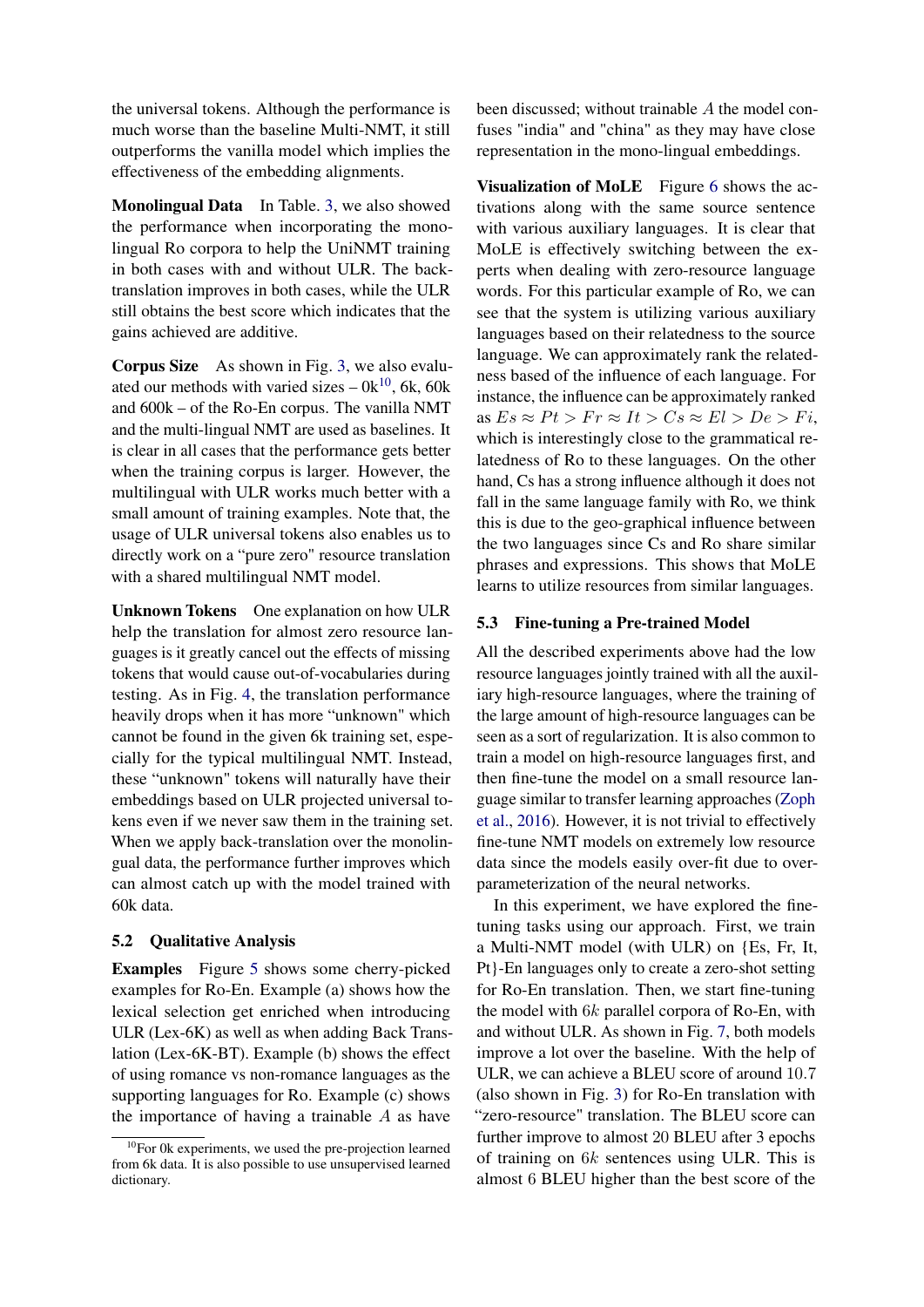| (a) | Source                                                                                            | situatia este putin diferita atunci cand sunt analizate separat raspunsurile barbatilor si ale femeilor.                                 |  |  |  |  |  |
|-----|---------------------------------------------------------------------------------------------------|------------------------------------------------------------------------------------------------------------------------------------------|--|--|--|--|--|
|     | Reference                                                                                         | the situation is slightly different when responses are analysed separately for men and women.                                            |  |  |  |  |  |
|     | Mul-6k                                                                                            | the situation is less different when it comes to issues of men and women.                                                                |  |  |  |  |  |
|     | Mul-60k<br>the situation is at least different when it is weighed up separately by men and women. |                                                                                                                                          |  |  |  |  |  |
|     | Lex-6k                                                                                            | the situation is somewhat different when we have a separate analysis of women 's and women 's responses.                                 |  |  |  |  |  |
|     | $Lex-6k + BT$                                                                                     | the situation is slightly different when it is analysed separately from the responses of men and women.                                  |  |  |  |  |  |
|     |                                                                                                   |                                                                                                                                          |  |  |  |  |  |
| (b) | Source                                                                                            | ce nu stim este in cat timp se va intampla si cat va dura.                                                                               |  |  |  |  |  |
|     | Reference                                                                                         | what we don't know is how long all of that will take and how long it will last.                                                          |  |  |  |  |  |
|     | Lex (Romance)                                                                                     | what we do not know is how long it will be and how long it will take.                                                                    |  |  |  |  |  |
|     | Lex (Non-Rom)                                                                                     | what we know is as long as it will happen and how it will go                                                                             |  |  |  |  |  |
| (c) | Source                                                                                            | limita de greutate pentru acestea dateaza din anii '80, cand air india a inceput sa foloseasca grafice cu greutatea si inaltimea ideale. |  |  |  |  |  |
|     |                                                                                                   |                                                                                                                                          |  |  |  |  |  |
|     | Reference                                                                                         | he weight limit for them dates from the '80s, when air india began using ideal weight and height graphics.                               |  |  |  |  |  |
|     | Lex $(A = I)$                                                                                     | the weight limit for these dates back from the 1960s, when the chinese air began to use physiars with weight and the right height.       |  |  |  |  |  |
|     | Lex                                                                                               | the weight limit for these dates dates from the 1980s, when air india began to use the standard of its standard and height.              |  |  |  |  |  |

<span id="page-8-0"></span>



Figure 6: The activation visualization of mixture of language experts module on one randomly selected Ro source sentences trained together with different auxiliary languages. Darker color means higher activation score.



<span id="page-8-2"></span>Figure 7: Performance comparison of Fine-tuning on 6K RO sentences.

baseline. It is worth noting that this fine-tuning is a very efficient process since it only takes less than 2 minutes to train for 3 epochs over such tiny amount of data. This is very appealing for practical applications where adapting a per-trained system on-line is a big advantage. As a future work, we will further investigate a better fine-tuning strategy such as meta-learning [\(Finn et al.,](#page-9-18) [2017\)](#page-9-18) using ULR.

# 6 Related Work

Multi-lingual NMT has been extensively studied in a number of papers such as [Lee et al.](#page-9-4) [\(2017\)](#page-9-4), [John](#page-9-5)[son et al.](#page-9-5) [\(2017\)](#page-9-5), [Zoph et al.](#page-10-3) [\(2016\)](#page-10-3) and [Firat et al.](#page-9-6) <span id="page-8-1"></span>[\(2016\)](#page-9-6). As we discussed, these approaches have significant limitations with zero-resource cases. [Johnson et al.](#page-9-5) [\(2017\)](#page-9-5) is more closely related to our current approach, our work is extending it to overcome the limitations with very low-resource languages and enable sharing of lexical and sentence representation across multiple languages.

Two recent related works are targeting the same problem of minimally supervised or totally unsupervised NMT. [Artetxe et al.](#page-9-19) [\(2018\)](#page-9-19) proposed a totally unsupervised approach depending on multi-lingual embedding similar to ours and duallearning and reconstruction techniques to train the model from mono-lingual data only. [Lample et al.](#page-9-20) [\(2018\)](#page-9-20) also proposed a quite similar approach while utilizing adversarial learning.

# 7 Conclusion

In this paper, we propose a new universal machine translation approach that enables sharing resources between high resource languages and extremely low resource languages. Our approach is able to achieve 23 BLEU on Romanian-English WMT2016 using a tiny parallel corpus of 6k sentences, compared to the 18 BLEU of strong multilingual baseline system.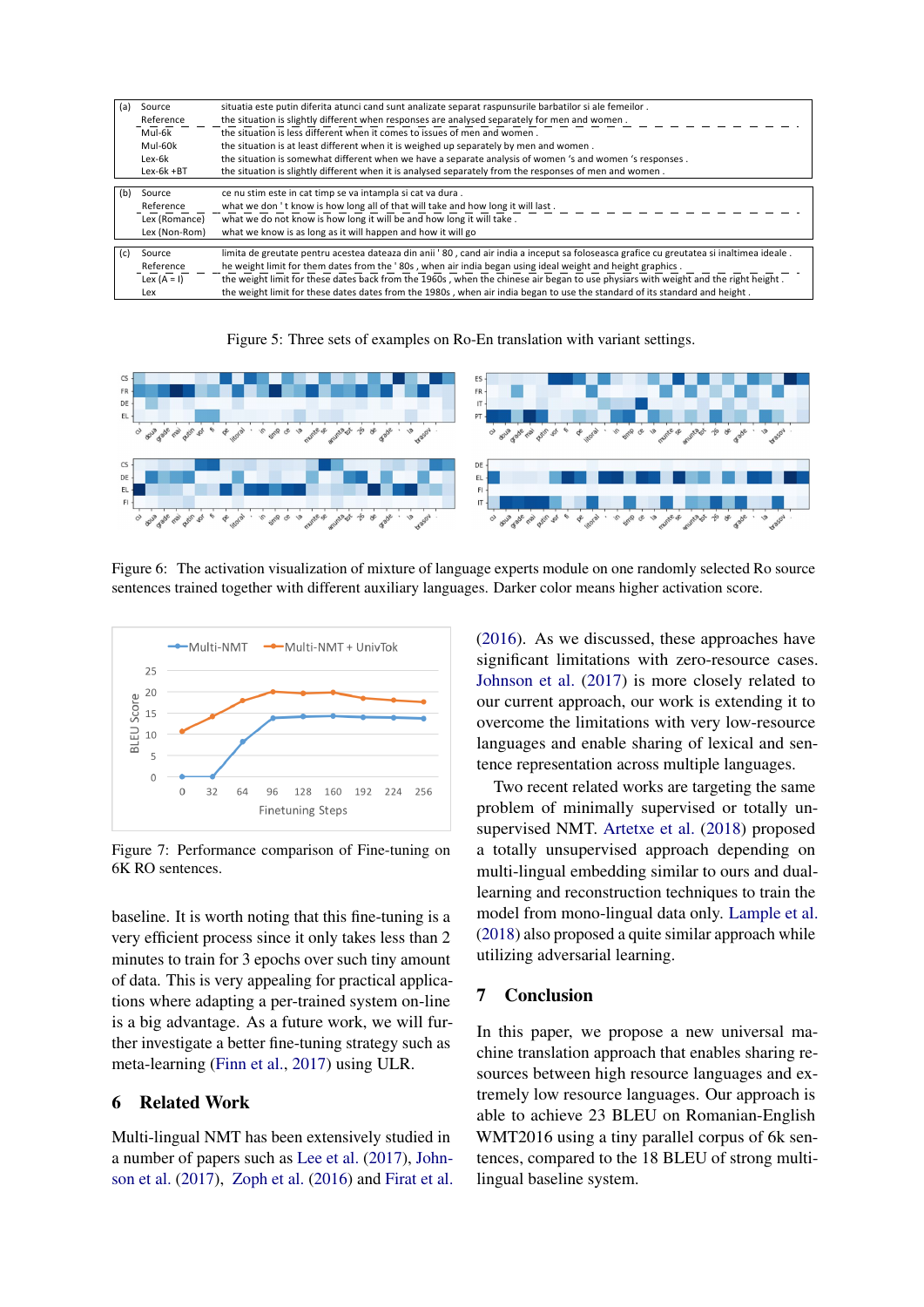### References

- <span id="page-9-11"></span>Mikel Artetxe, Gorka Labaka, and Eneko Agirre. 2017. Learning bilingual word embeddings with (almost) no bilingual data. In *ACL*.
- <span id="page-9-19"></span>Mikel Artetxe, Gorka Labaka, Eneko Agirre, and Kyunghyun Cho. 2018. Unsupervised neural machine translation. In *Proceedings of International Conference on Learning Representations (ICLR)*. Vancouver, Canada.
- <span id="page-9-0"></span>Dzmitry Bahdanau, Kyunghyun Cho, and Yoshua Bengio. 2015. Neural machine translation by jointly learning to align and translate. In *Proceedings of International Conference on Learning Representations (ICLR)*.
- <span id="page-9-17"></span>Piotr Bojanowski, Edouard Grave, Armand Joulin, and Tomas Mikolov. 2017. Enriching word vectors with subword information. *Transactions of the Association for Computational Linguistics* 5:135–146.
- <span id="page-9-12"></span>Alexis Conneau, Guillaume Lample, Marc'Aurelio Ranzato, Ludovic Denoyer, and Hervé Jégou. 2018. Word translation without parallel data. In *ICLR*.
- <span id="page-9-1"></span>Jacob Devlin. 2017. Sharp models on dull hardware: Fast and accurate neural machine translation decoding on the cpu. In *Proceedings of the 2017 Conference on Empirical Methods in Natural Language Processing*. Association for Computational Linguistics, Copenhagen, Denmark, pages 2810–2815.
- <span id="page-9-18"></span>Chelsea Finn, Pieter Abbeel, and Sergey Levine. 2017. Model-agnostic meta-learning for fast adaptation of deep networks. In *International Conference on Machine Learning (ICML)*.
- <span id="page-9-6"></span>Orhan Firat, Kyunghyun Cho, and Yoshua Bengio. 2016. Multi-way, multilingual neural machine translation with a shared attention mechanism. In *Proceedings of Annual Conference of the North American Chapter of the Association for Computational Linguistics: Human Language Technologies (NAACL)*.
- <span id="page-9-3"></span>Jonas Gehring, Michael Auli, David Grangier, Denis Yarats, and Yann Dauphin. 2017. Convolutional sequence to sequence learning. In *Proceedings of International Conference on Machine Learning (ICML)*.
- <span id="page-9-2"></span>Hany Hassan, Anthony Aue, Chang Chen, Vishal Chowdhary, Jonathan Clark, Christian Federmann, Xuedong Huang, Marcin Junczys-Dowmunt, William Lewis, Mu Li, Shujie Liu, Tie-Yan Liu, Renqian Luo, Arul Menezes, Tao Qin, Frank Seide, Xu Tan, Fei Tian, Lijun Wu, Shuangzhi Wu, Yingce Xia, Dongdong Zhang, Zhirui Zhang, and Ming Zhou. 2018. Achieving human parity on automatic chinese to english news translation. *CoRR* abs/1803.05567.
- <span id="page-9-14"></span>Sepp Hochreiter and Jürgen Schmidhuber. 1997. Long short-term memory. *Neural computation* 9(8):1735– 1780.
- <span id="page-9-5"></span>Melvin Johnson, Mike Schuster, Quoc V. Le, Maxim Krikun, Yonghui Wu, Zhifeng Chen, Nikhil Thorat, Fernanda Viégas, Martin Wattenberg, Greg Corrado, Macduff Hughes, and Jeffrey Dean. 2017. Google's multilingual neural machine translation system: Enabling zero-shot translation. *Transactions of the Association for Computational Linguistics* 5:339–351.
- <span id="page-9-8"></span>Yoon Kim, Yacine Jernite, David Sontag, and Alexander M. Rush. 2016. Character-aware neural language models. In *Proceedings of the Thirtieth AAAI Conference on Artificial Intelligence*. AAAI Press, AAAI'16, pages 2741–2749.
- <span id="page-9-15"></span>Diederik Kingma and Jimmy Ba. 2014. Adam: A method for stochastic optimization. *arXiv preprint arXiv:1412.6980* .
- <span id="page-9-20"></span>Guillaume Lample, Ludovic Denoyer, and Marc'Aurelio Ranzato. 2018. Unsupervised machine translation using monolingual corpora only. In *Proceedings of International Conference on Learning Representations (ICLR)*. Vancouver, Canada.
- <span id="page-9-4"></span>Jason Lee, Kyunghyun Cho, and Thomas Hofmann. 2017. Fully character-level neural machine translation without explicit segmentation. *TACL* 5:365– 378.
- <span id="page-9-9"></span>Minh-Thang Luong and Christopher D. Manning. 2016. Achieving open vocabulary neural machine translation with hybrid word-character models. In *Proceedings of the 54th Annual Meeting of the Association for Computational Linguistics (Volume 1: Long Papers)*. Association for Computational Linguistics, pages 1054–1063.
- <span id="page-9-16"></span>Rico Sennrich, Barry Haddow, and Alexandra Birch. 2016a. Edinburgh neural machine translation systems for wmt 16. In *Proceedings of the First Conference on Machine Translation*. Association for Computational Linguistics, Berlin, Germany, pages 371– 376.
- <span id="page-9-7"></span>Rico Sennrich, Barry Haddow, and Alexandra Birch. 2016b. Neural machine translation of rare words with subword units. In *Proceedings of the 54th Annual Meeting of the Association for Computational Linguistics*. Association for Computational Linguistics, pages 1715–1725.
- <span id="page-9-13"></span>Noam Shazeer, Azalia Mirhoseini, Krzysztof Maziarz, Andy Davis, Quoc Le, Geoffrey Hinton, and Jeff Dean. 2017. Outrageously large neural networks: The sparsely-gated mixture-of-experts layer. In *Proceedings of International Conference on Learning Representations (ICLR)*.
- <span id="page-9-10"></span>Samuel L Smith, David HP Turban, Steven Hamblin, and Nils Y Hammerla. 2017. Offline bilingual word vectors, orthogonal transformations and the inverted softmax. In *Proceedings of International Conference on Learning Representations (ICLR)*.